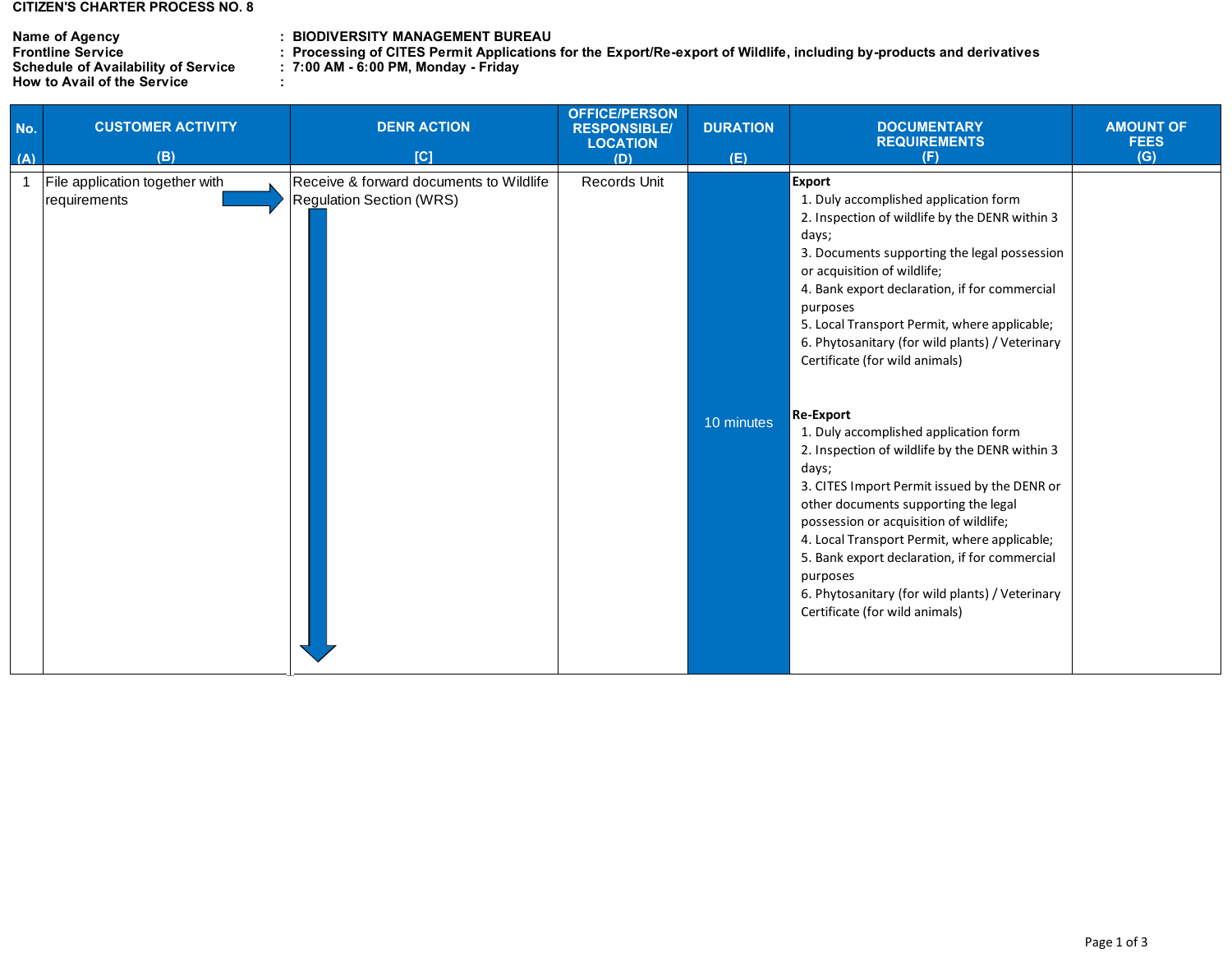|                |                                                                    | Evaluate documents<br>Documents<br>No<<br>Complete? |                              |            |                  |                                                                                                                                                                                                                                                                                                                                          |
|----------------|--------------------------------------------------------------------|-----------------------------------------------------|------------------------------|------------|------------------|------------------------------------------------------------------------------------------------------------------------------------------------------------------------------------------------------------------------------------------------------------------------------------------------------------------------------------------|
|                |                                                                    | Yes                                                 |                              | 2 hours    |                  |                                                                                                                                                                                                                                                                                                                                          |
| $\overline{2}$ | Receive the incomplete application                                 | Prepare Order of Payment                            | CITES Officer,<br><b>WRS</b> | 15 minutes |                  |                                                                                                                                                                                                                                                                                                                                          |
| $\mathbf{3}$   | Pay the required fees                                              | Receive payment and issue Official<br>Receipt       | Cashier Unit                 | 15 minutes | Order of Payment | a. Permit Fee:<br><b>Commercial</b><br>i. Fauna: 3% of<br>export value<br>ii. Flora: P300.00<br>1st 50 pcs.,<br>P2.00/pc for each<br>additional piece<br><b>Non-Commercial</b><br>(1-2 pairs of pet,<br>plants not<br>exceeding 12 pcs.)<br>P250.00<br>b. Inspection Fee:<br><b>Commercial:</b><br>P300.00<br>Non-Commercial:<br>P150.00 |
| $\overline{4}$ | Present the original copy of the<br><b>Official Receipt to WRS</b> | Receive the original copy of Official<br>Receipt    | CITES Officer,<br>WRS        | 5 minutes  |                  |                                                                                                                                                                                                                                                                                                                                          |